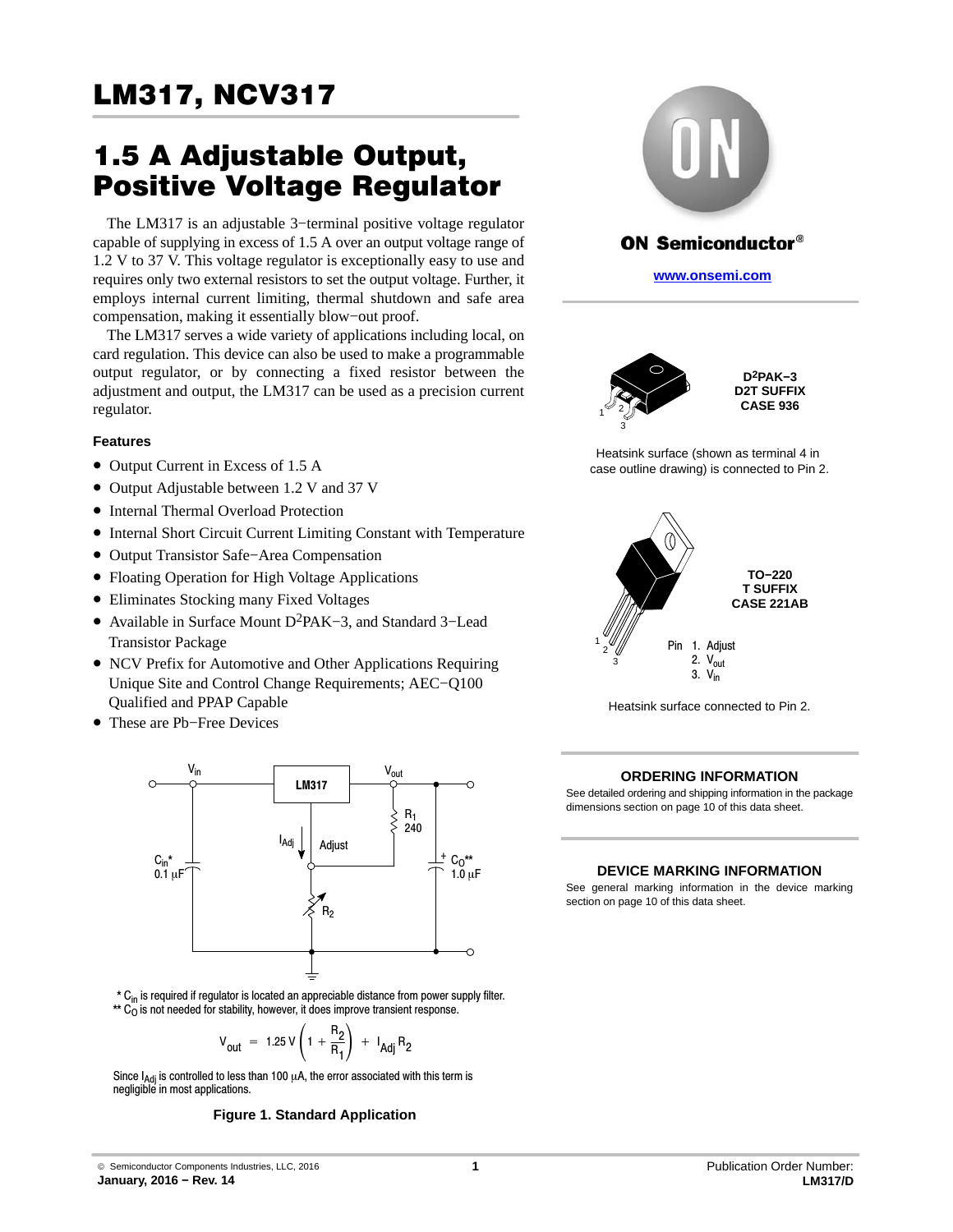### **MAXIMUM RATINGS**

| Rating                                      | Symbol           | Value                     | Unit          |
|---------------------------------------------|------------------|---------------------------|---------------|
| Input-Output Voltage Differential           | $V_I - V_O$      | $-0.3$ to 40              | Vdc           |
| <b>Power Dissipation</b>                    |                  |                           |               |
| Case 221A                                   |                  |                           |               |
| $T_A = +25$ °C                              | $P_D$            | <b>Internally Limited</b> | W             |
| Thermal Resistance, Junction-to-Ambient     | $\theta_{JA}$    | 65                        | $\degree$ C/W |
| Thermal Resistance, Junction-to-Case        | $\theta$ JC      | 5.0                       | $\degree$ C/W |
| Case 936 ( $D^2PAK-3$ )                     |                  |                           |               |
| $T_A = +25^{\circ}C$                        | $P_D$            | <b>Internally Limited</b> | W             |
| Thermal Resistance, Junction-to-Ambient     | $\theta_{JA}$    | 70                        | $\degree$ C/W |
| Thermal Resistance, Junction-to-Case        | $\theta$ JC      | 5.0                       | $\degree$ C/W |
| <b>Operating Junction Temperature Range</b> | $T_{\rm J}$      | $-55$ to $+150$           | $^{\circ}C$   |
| Storage Temperature Range                   | $T_{\text{stg}}$ | $-65$ to $+150$           | $^{\circ}C$   |

Stresses exceeding those listed in the Maximum Ratings table may damage the device. If any of these limits are exceeded, device functionality should not be assumed, damage may occur and reliability may be affected.

#### **ELECTRICAL CHARACTERISTICS**

(V<sub>I</sub>−V<sub>O</sub> = 5.0 V; I<sub>O</sub> = 0.5 A for D2T and T packages; T<sub>J</sub> = T<sub>low</sub> to T<sub>high</sub> (Note 1); I<sub>max</sub> and P<sub>max</sub> (Note 2); unless otherwise noted.)

| <b>Characteristics</b>                                                                                                                                                   | <b>Figure</b>            | Symbol                  | <b>Min</b>                                    | <b>Typ</b> | <b>Max</b>               | Unit             |
|--------------------------------------------------------------------------------------------------------------------------------------------------------------------------|--------------------------|-------------------------|-----------------------------------------------|------------|--------------------------|------------------|
| Line Regulation (Note 3), $T_A = +25^{\circ}C$ , 3.0 V $\leq V_I - V_O \leq 40$ V                                                                                        | 1                        | Regline                 | $\qquad \qquad -$                             | 0.01       | 0.04                     | $%$ /V           |
| Load Regulation (Note 3), $T_A = +25^{\circ}C$ , 10 mA $\leq I_O \leq I_{max}$<br>$V_{\Omega} \leq 5.0 V$<br>$V_{\text{O}} \geq 5.0 \text{ V}$                           | $\overline{2}$           | Regload                 | -                                             | 5.0<br>0.1 | 25<br>0.5                | mV<br>% $VO$     |
| Thermal Regulation, $T_A = +25^{\circ}C$ (Note 4), 20 ms Pulse                                                                                                           | $\equiv$                 | Regtherm                | $\overline{\phantom{0}}$                      | 0.03       | 0.07                     | % $V_0/W$        |
| Adjustment Pin Current                                                                                                                                                   | 3                        | I <sub>Adi</sub>        | $\overline{\phantom{0}}$                      | 50         | 100                      | μA               |
| Adjustment Pin Current Change, 2.5 $V \leq V_I - V_O \leq 40 V$ ,<br>10 mA $\leq$ $I_L \leq$ $I_{max}$ , $P_D \leq$ $P_{max}$                                            | 1, 2                     | $\Delta I_{\text{Adj}}$ |                                               | 0.2        | 5.0                      | μA               |
| Reference Voltage, 3.0 V $\leq$ V <sub>I</sub> -V <sub>O</sub> $\leq$ 40 V, 10 mA $\leq$ I <sub>O</sub> $\leq$ I <sub>max</sub> , P <sub>D</sub> $\leq$ P <sub>max</sub> | 3                        | $V_{ref}$               | 1.2                                           | 1.25       | 1.3                      | $\vee$           |
| Line Regulation (Note 3), 3.0 $V \leq V_1 - V_0 \leq 40$ V                                                                                                               | 1                        | Regline                 | $\equiv$                                      | 0.02       | 0.07                     | %V               |
| Load Regulation (Note 3), 10 mA $\leq$ $I_{O} \leq I_{max}$<br>$V_{\Omega} \leq 5.0 V$<br>$V_O \geq 5.0 V$                                                               | 2                        | Regload                 | $\qquad \qquad -$<br>$\overline{\phantom{0}}$ | 20<br>0.3  | 70<br>1.5                | mV<br>% $VO$     |
| Temperature Stability ( $T_{low} \leq T_J \leq T_{high}$ )                                                                                                               | 3                        | $T_S$                   | $\qquad \qquad -$                             | 0.7        | $\overline{\phantom{0}}$ | % $VO$           |
| Minimum Load Current to Maintain Regulation ( $V_1 - V_0 = 40 V$ )                                                                                                       | 3                        | $I_{Lmin}$              | $\qquad \qquad -$                             | 3.5        | 10                       | mA               |
| <b>Maximum Output Current</b><br>$V_I - V_O \le 15$ V, $P_D \le P_{max}$ T Package<br>$V_I - V_O = 40 V$ , $P_D \le P_{max}$ , $T_A = +25$ °C, T Package                 | 3                        | $I_{\text{max}}$        | 1.5<br>0.15                                   | 2.2<br>0.4 |                          | A                |
| RMS Noise, % of $V_O$ , $T_A = +25$ °C, 10 Hz $\leq f \leq 10$ kHz                                                                                                       | $\overline{\phantom{0}}$ | N                       | $\equiv$                                      | 0.003      | $\equiv$                 | % $VO$           |
| Ripple Rejection, $V_O$ = 10 V, f = 120 Hz (Note 5)<br>Without C <sub>Adi</sub><br>$C_{\text{Adj}} = 10 \mu \dot{F}$                                                     | 4                        | <b>RR</b>               | 66                                            | 65<br>80   |                          | dB               |
| Thermal Shutdown (Note 6)                                                                                                                                                | $\overline{\phantom{0}}$ |                         |                                               | 180        | $\overline{\phantom{0}}$ | $^{\circ}C$      |
| Long-Term Stability, $T_J = T_{\text{high}}$ (Note 7), $T_A = +25^{\circ}C$ for<br><b>Endpoint Measurements</b>                                                          | 3                        | S                       | $\overline{\phantom{0}}$                      | 0.3        | 1.0                      | % / 1.0<br>kHrs. |
| Thermal Resistance Junction-to-Case, T Package                                                                                                                           | $\overline{\phantom{0}}$ | $R_{\theta$ JC          | $\qquad \qquad -$                             | 5.0        | $\qquad \qquad -$        | $\degree$ C/W    |

1. T<sub>low</sub> to T<sub>high</sub> = 0° to +125°C, for LM317T, D2T. T<sub>low</sub> to T<sub>high</sub> = −40° to +125°C, for LM317BT, BD2T, T<sub>low</sub> to T<sub>high</sub> = −55° to +150°C, for<br>NCV317BT, BD2T.

2.  $I_{max} = 1.5$  A,  $P_{max} = 20$  W

3. Load and line regulation are specified at constant junction temperature. Changes in V<sub>O</sub> due to heating effects must be taken into account separately. Pulse testing with low duty cycle is used.

4. Power dissipation within an IC voltage regulator produces a temperature gradient on the die, affecting individual IC components on the die. These effects can be minimized by proper integrated circuit design and layout techniques. Thermal Regulation is the effect of these temperature gradients on the output voltage and is expressed in percentage of output change per watt of power change in a specified time.

5.  $C_{Adj}$ , when used, is connected between the adjustment pin and ground.<br>6. Thermal characteristics are not subject to production test.

Thermal characteristics are not subject to production test.

7. Since Long−Term Stability cannot be measured on each device before shipment, this specification is an engineering estimate of average stability from lot to lot.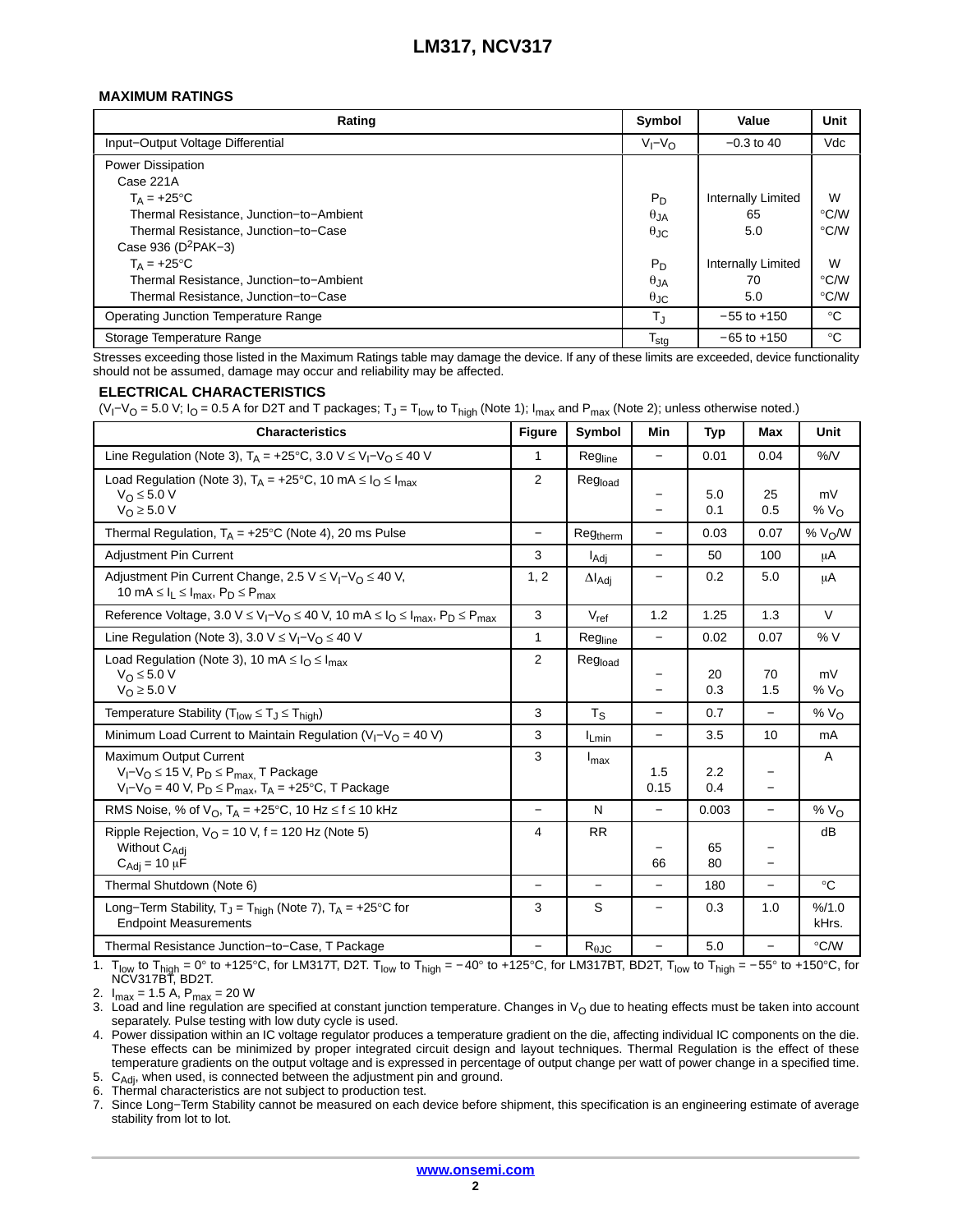

This device contains 29 active transistors.





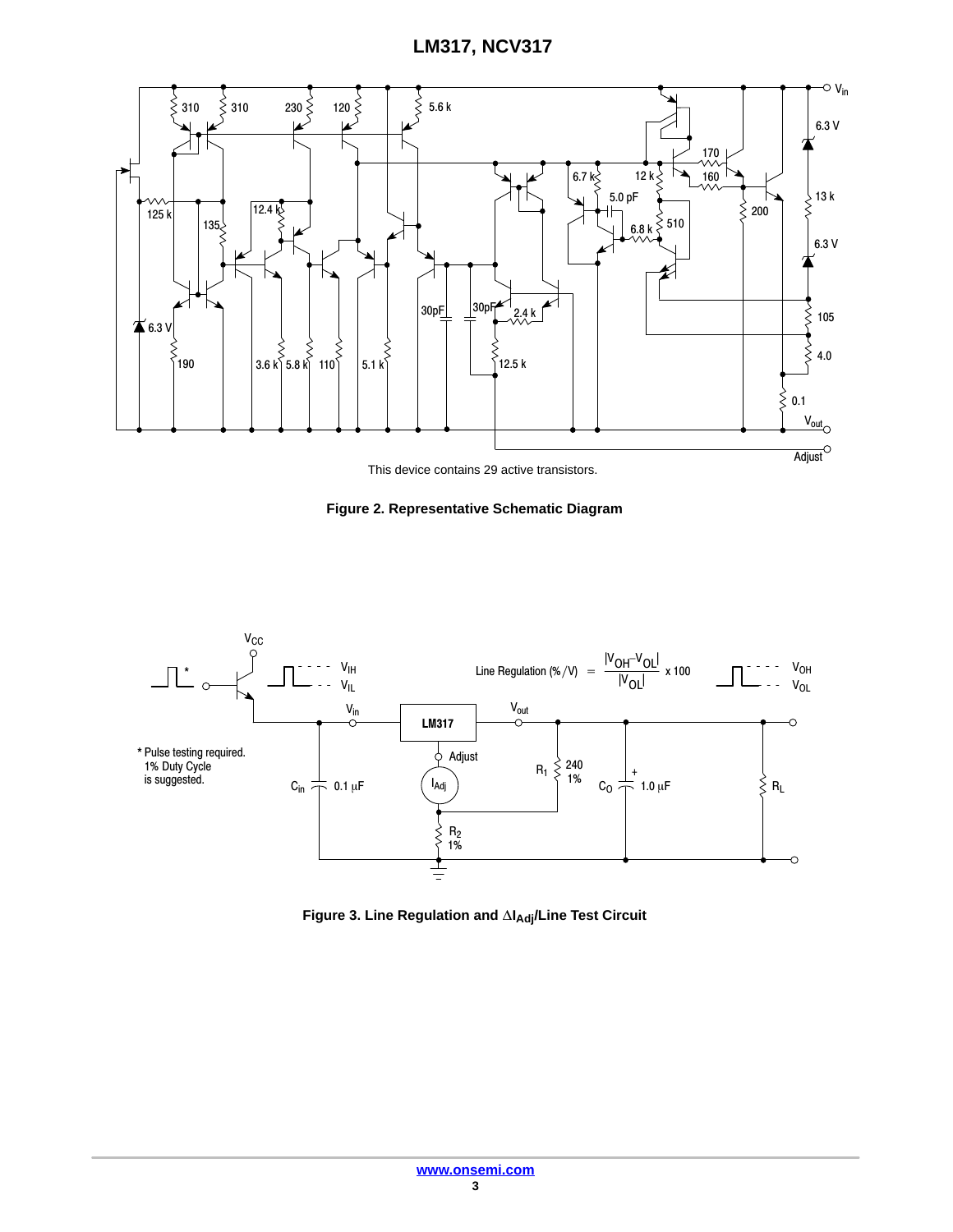

Figure 4. Load Regulation and  $\Delta I_{\text{Adj}}$ /Load Test Circuit







**Figure 6. Ripple Rejection Test Circuit**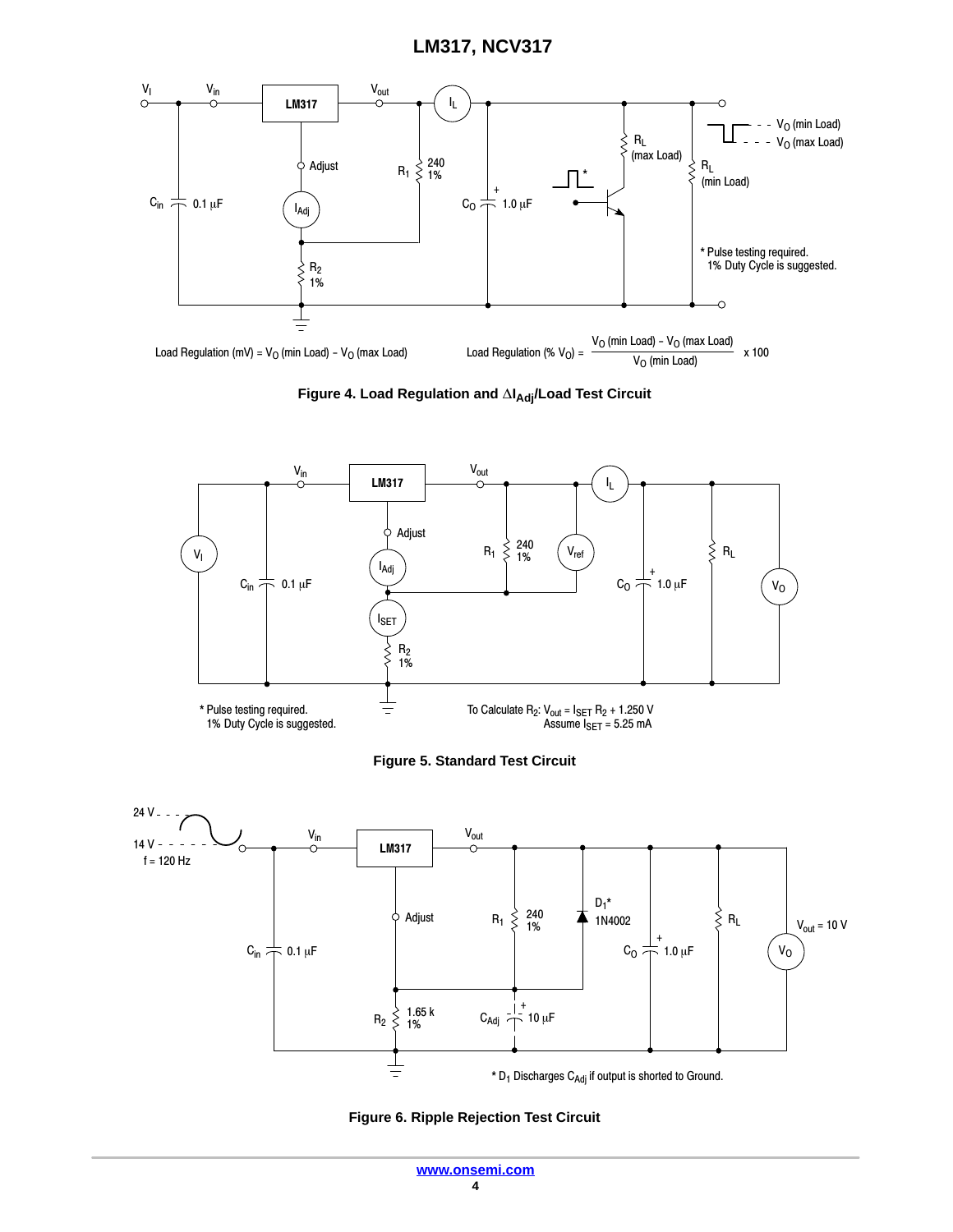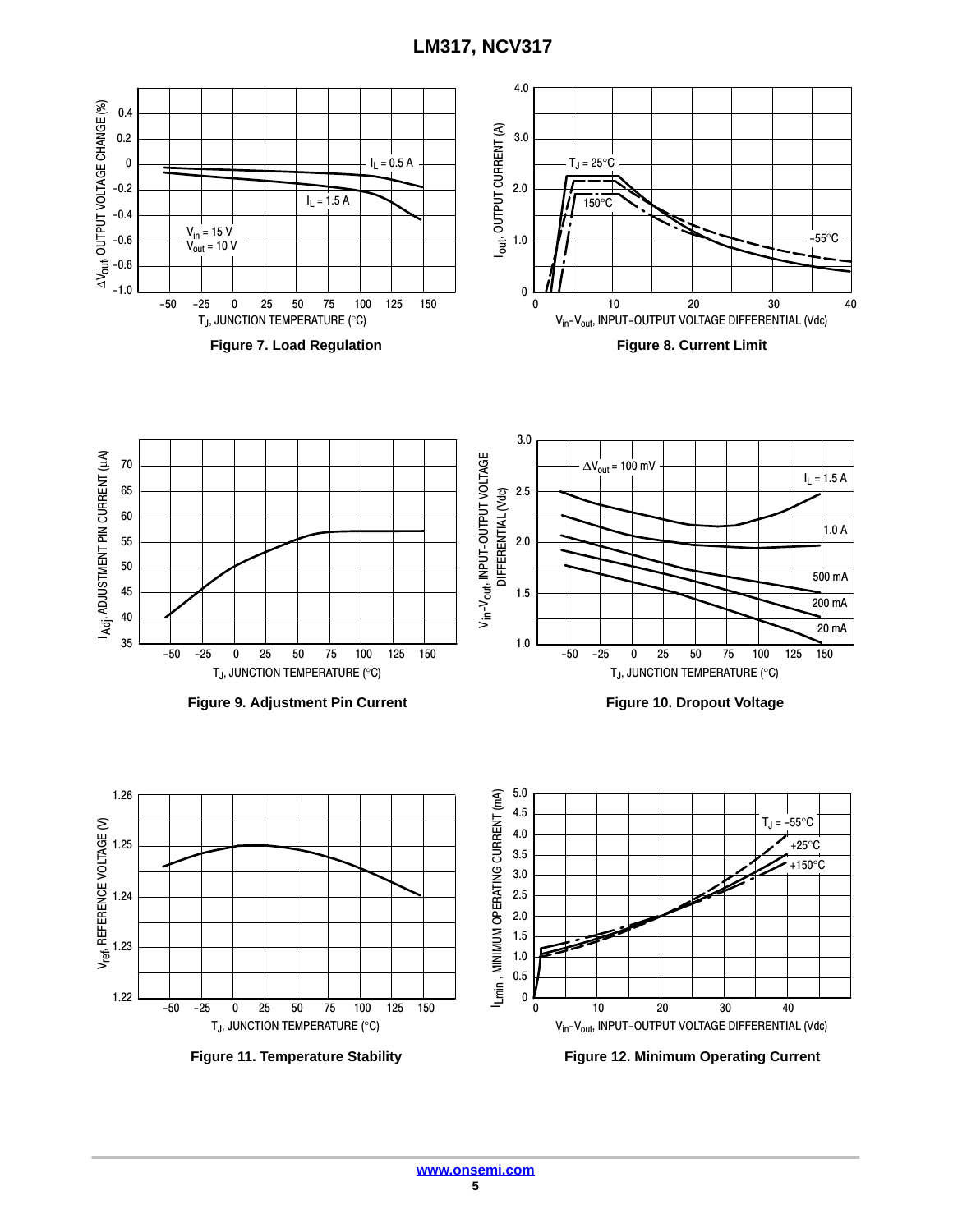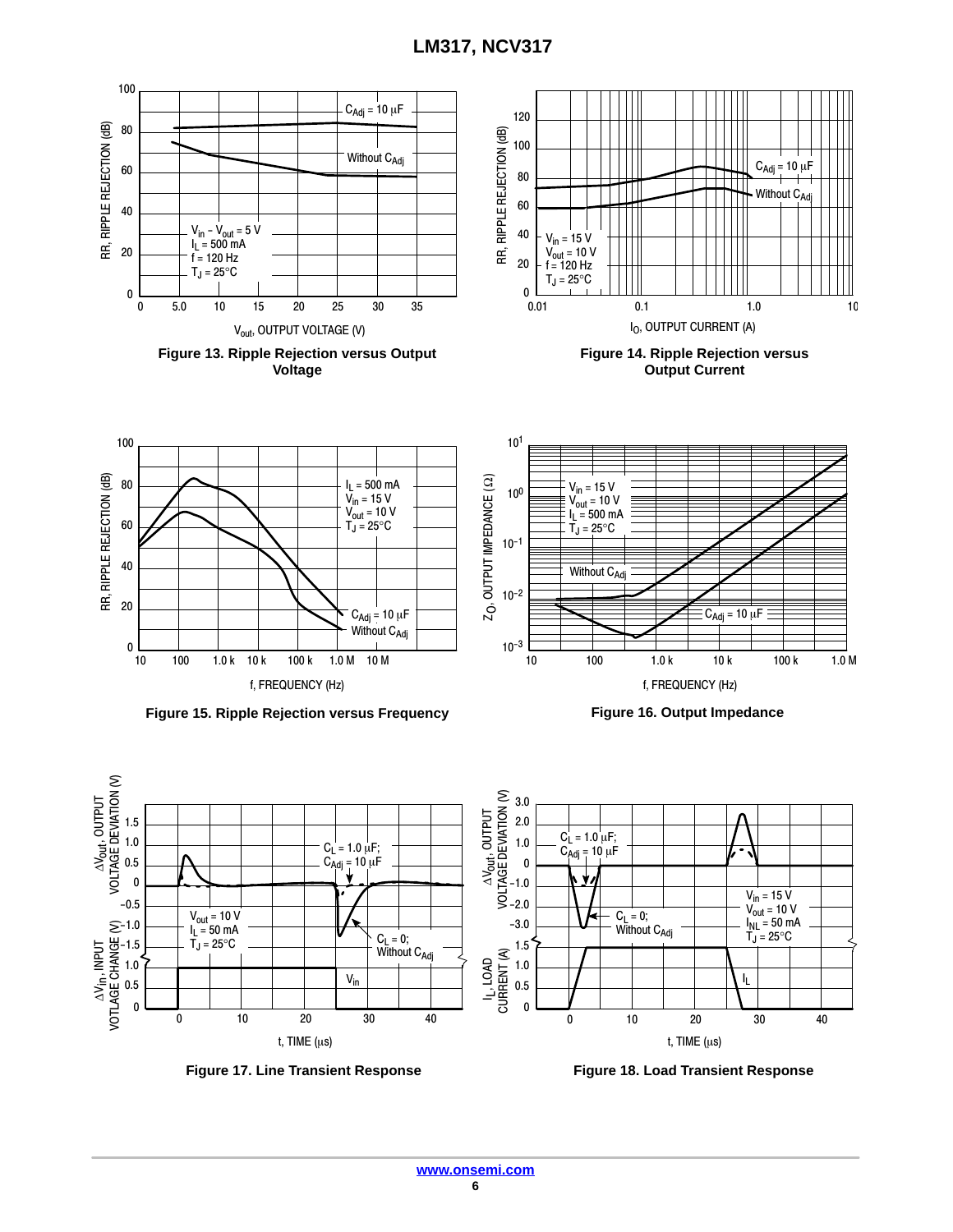## **APPLICATIONS INFORMATION**

#### **Basic Circuit Operation**

The LM317 is a 3−terminal floating regulator. In operation, the LM317 develops and maintains a nominal 1.25 V reference ( $V_{ref}$ ) between its output and adjustment terminals. This reference voltage is converted to a programming current ( $I_{PROG}$ ) by  $R_1$  (see Figure 17), and this constant current flows through  $R_2$  to ground.

The regulated output voltage is given by:

$$
V_{\text{out}} = V_{\text{ref}} \left( 1 + \frac{R_2}{R_1} \right) + I_{\text{Adj}} R_2
$$

Since the current from the adjustment terminal  $(I<sub>Adj</sub>)$ represents an error term in the equation, the LM317 was designed to control  $I_{\text{Adj}}$  to less than 100  $\mu$ A and keep it constant. To do this, all quiescent operating current is returned to the output terminal. This imposes the requirement for a minimum load current. If the load current is less than this minimum, the output voltage will rise.

Since the LM317 is a floating regulator, it is only the voltage differential across the circuit which is important to performance, and operation at high voltages with respect to ground is possible.



**Figure 19. Basic Circuit Configuration**

#### **Load Regulation**

The LM317 is capable of providing extremely good load regulation, but a few precautions are needed to obtain maximum performance. For best performance, the programming resistor  $(R_1)$  should be connected as close to the regulator as possible to minimize line drops which effectively appear in series with the reference, thereby degrading regulation. The ground end of  $R_2$  can be returned near the load ground to provide remote ground sensing and improve load regulation.

#### **External Capacitors**

A 0.1  $\mu$ F disc or 1.0  $\mu$ F tantalum input bypass capacitor  $(C_{in})$  is recommended to reduce the sensitivity to input line impedance.

The adjustment terminal may be bypassed to ground to improve ripple rejection. This capacitor  $(C_{\text{Adj}})$  prevents ripple from being amplified as the output voltage is increased. A  $10 \mu$ F capacitor should improve ripple rejection about 15 dB at 120 Hz in a 10 V application.

Although the LM317 is stable with no output capacitance, like any feedback circuit, certain values of external capacitance can cause excessive ringing. An output capacitance (C<sub>O</sub>) in the form of a 1.0  $\mu$ F tantalum or 25  $\mu$ F aluminum electrolytic capacitor on the output swamps this effect and insures stability.

#### **Protection Diodes**

When external capacitors are used with any IC regulator it is sometimes necessary to add protection diodes to prevent the capacitors from discharging through low current points into the regulator.

Figure 18 shows the LM317 with the recommended protection diodes for output voltages in excess of 25 V or high capacitance values ( $C_O > 25 \mu$ F,  $C_{\text{Adj}} > 10 \mu$ F). Diode  $D_1$  prevents  $C_0$  from discharging thru the IC during an input short circuit. Diode  $D_2$  protects against capacitor  $C_{\text{Adj}}$ discharging through the IC during an output short circuit. The combination of diodes  $D_1$  and  $D_2$  prevents  $C_{\text{Adj}}$  from discharging through the IC during an input short circuit.



**Figure 20. Voltage Regulator with Protection Diodes**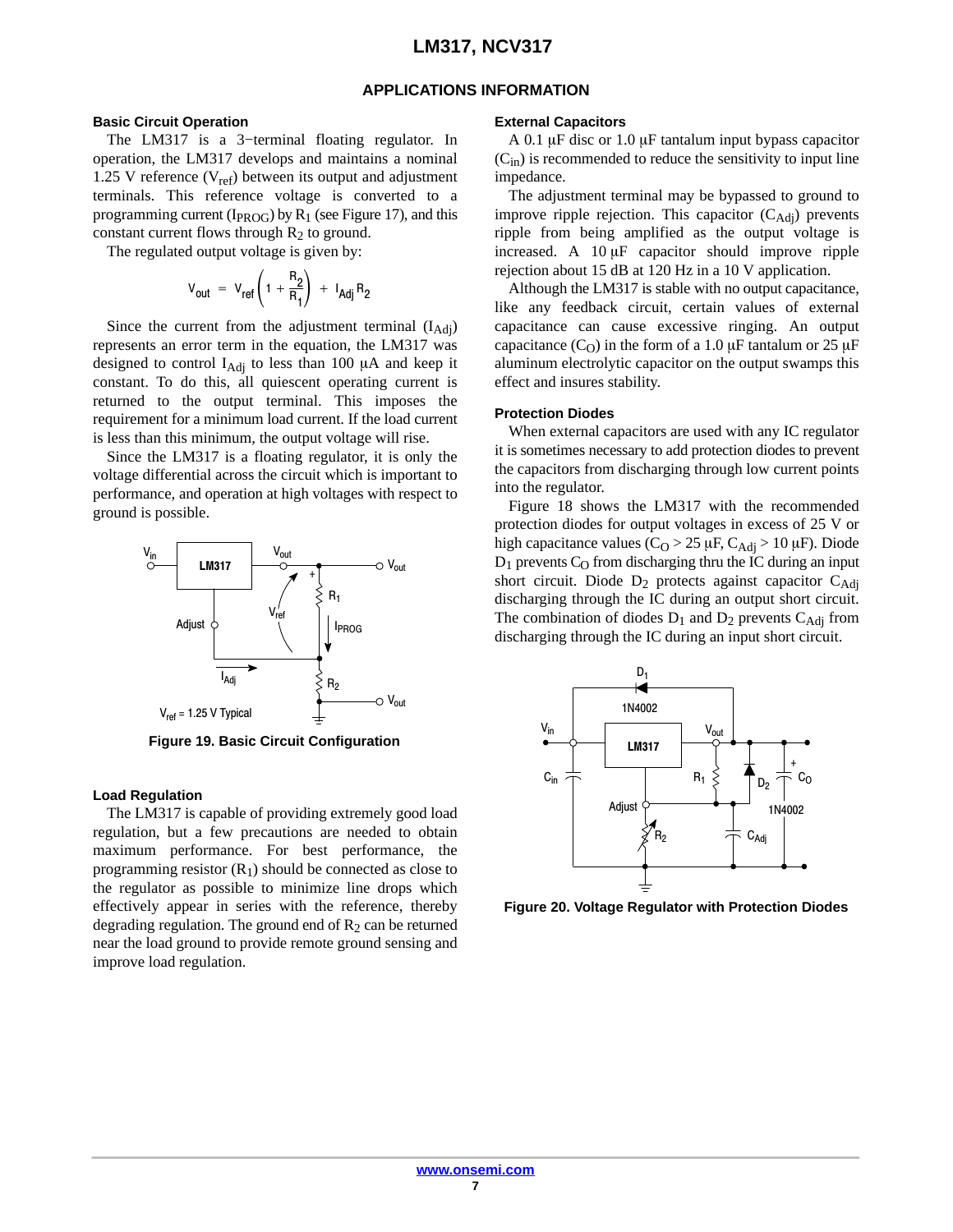

**Figure 21. D2PAK Thermal Resistance and Maximum Power Dissipation versus P.C.B. Copper Length**



**Figure 22. ''Laboratory'' Power Supply with Adjustable Current Limit and Output Voltage**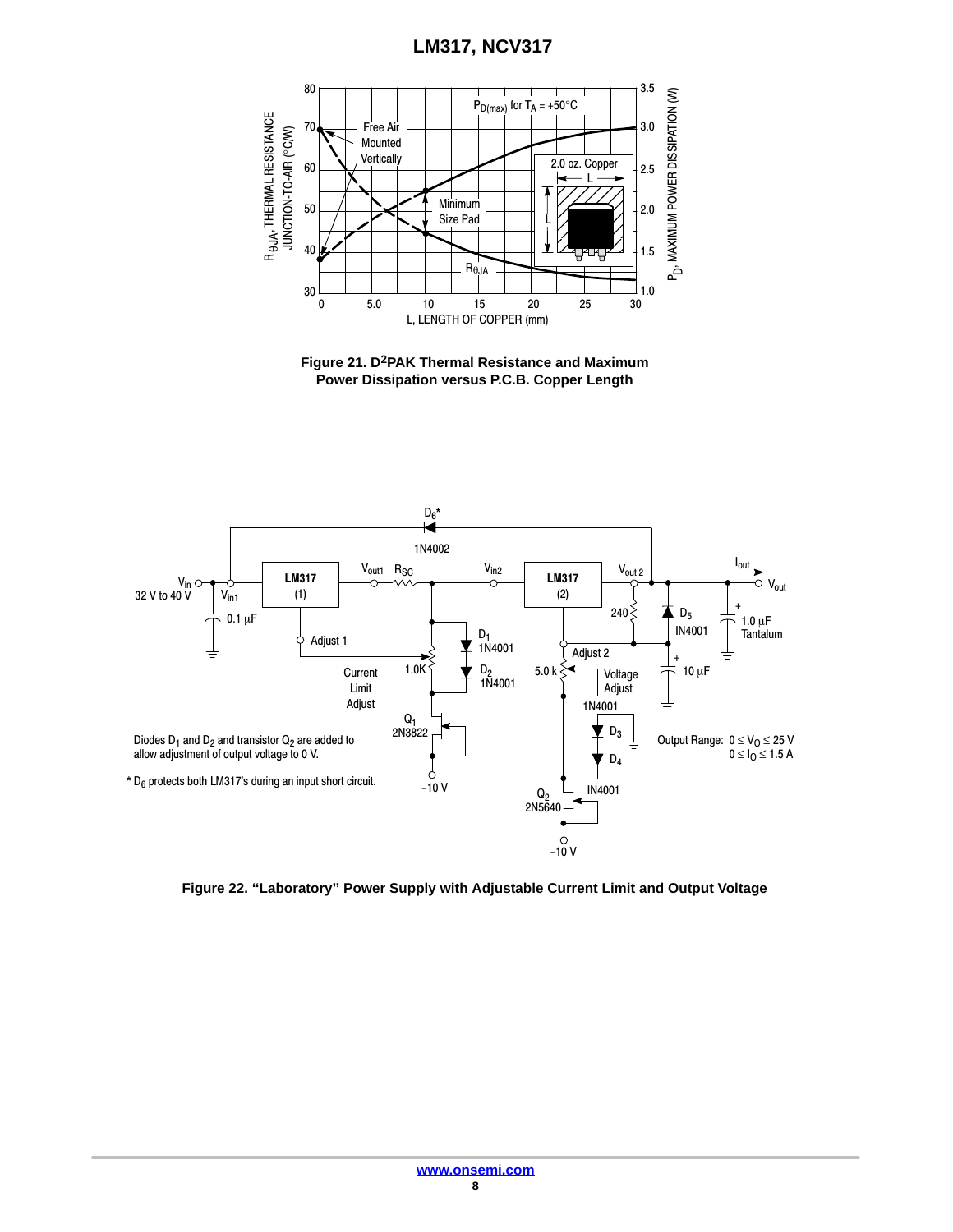



 $*$  D<sub>1</sub> protects the device during an input short circuit.

Figure 23. Adjustable Current Limiter **Figure 24. 5.0 V Electronic Shutdown Regulator** 



**Figure 25. Slow Turn−On Regulator Figure 26. Current Regulator**

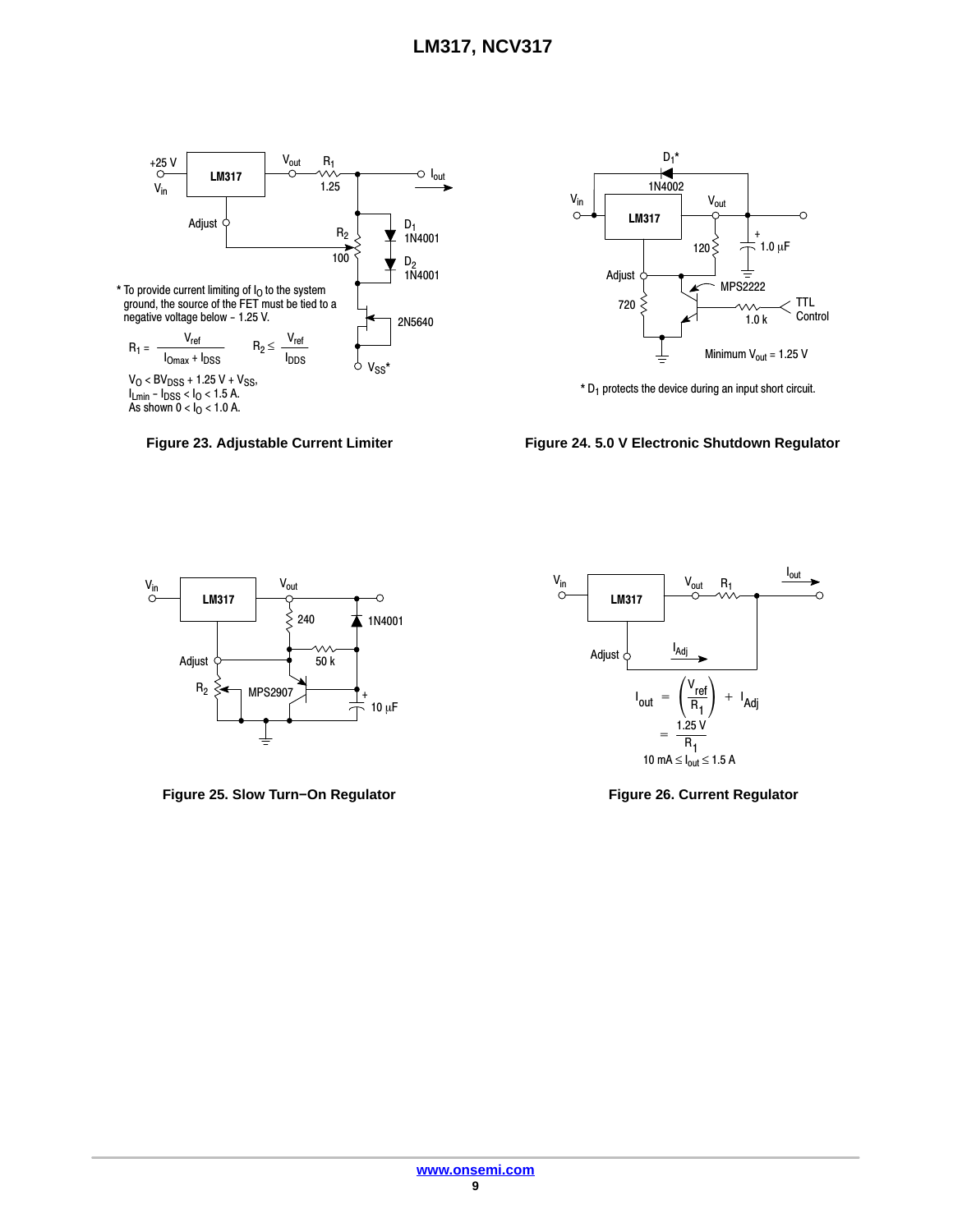## <span id="page-9-0"></span>**ORDERING INFORMATION**

| <b>Device</b>  | Operating<br><b>Temperature Range</b> | Package                 | Shipping $\dagger$ |  |
|----------------|---------------------------------------|-------------------------|--------------------|--|
| LM317BD2TG     | $D^2PAK-3$<br>(Pb-Free)               |                         | 50 Units / Rail    |  |
| LM317BD2TR4G   | $T_1 = -40^{\circ}$ to +125°C         | $D^2PAK-3$<br>(Pb-Free) | 800 Tape & Reel    |  |
| LM317BTG       |                                       | $TO-220$<br>(Pb-Free)   | 50 Units / Rail    |  |
| LM317D2TG      |                                       | $D^2PAK-3$<br>(Pb-Free) | 50 Units / Rail    |  |
| LM317D2TR4G    | $T_{\rm J} = 0^{\circ}$ to +125 °C    | $D^2PAK-3$<br>(Pb-Free) | 800 Tape & Reel    |  |
| <b>LM317TG</b> |                                       | $TO-220$<br>(Pb-Free)   | 50 Units / Rail    |  |
| NCV317BD2TG*   |                                       | $D^2PAK-3$<br>(Pb-Free) | 50 Units / Rail    |  |
| NCV317BD2TR4G* | $T_{\rm J} = -55^{\circ}$ to +150°C   | $D^2PAK-3$<br>(Pb-Free) | 800 Tape & Reel    |  |
| NCV317BTG*     |                                       | $TO-220$<br>(Pb-Free)   | 50 Units / Rail    |  |

†For information on tape and reel specifications, including part orientation and tape sizes, please refer to our Tape and Reel Packaging Specifications Brochure, BRD8011/D.

\*NCV Prefix for Automotive and Other Applications Requiring Unique Site and Control Change Requirements; AEC−Q100 Qualified and PPAP Capable.

## **MARKING DIAGRAMS**



NC

- $WW = Work Week$ <br>G = Pb-Free Pa
- = Pb-Free Package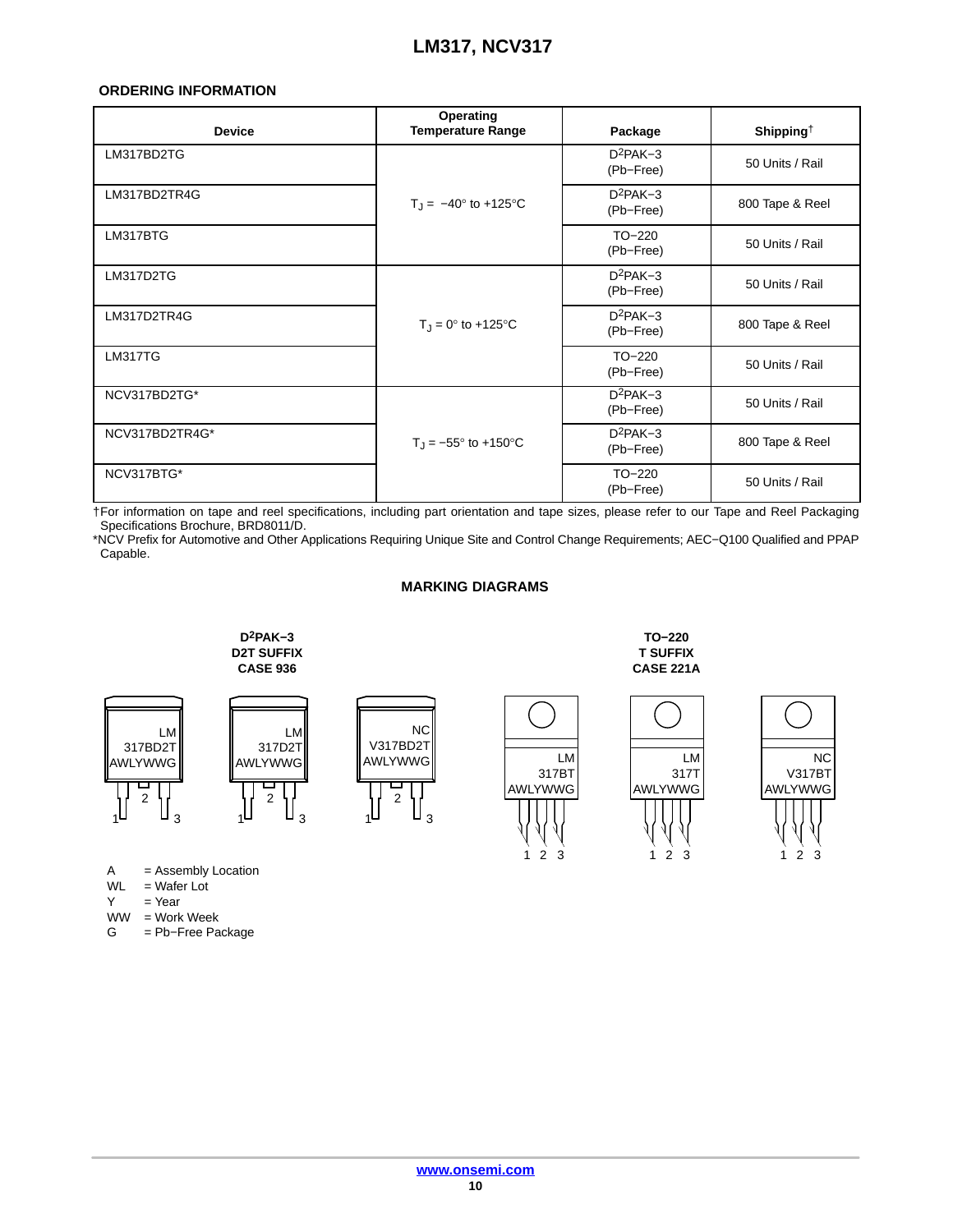## **PACKAGE DIMENSIONS**

**D2PAK−3**

**MILLIMETERS**

 $1.473$  1.981  $0^{\circ}$  8<sup>°</sup>



\*For additional information on our Pb−Free strategy and soldering details, please download the ON Semiconductor Soldering and Mounting Techniques Reference Manual, SOLDERRM/D.